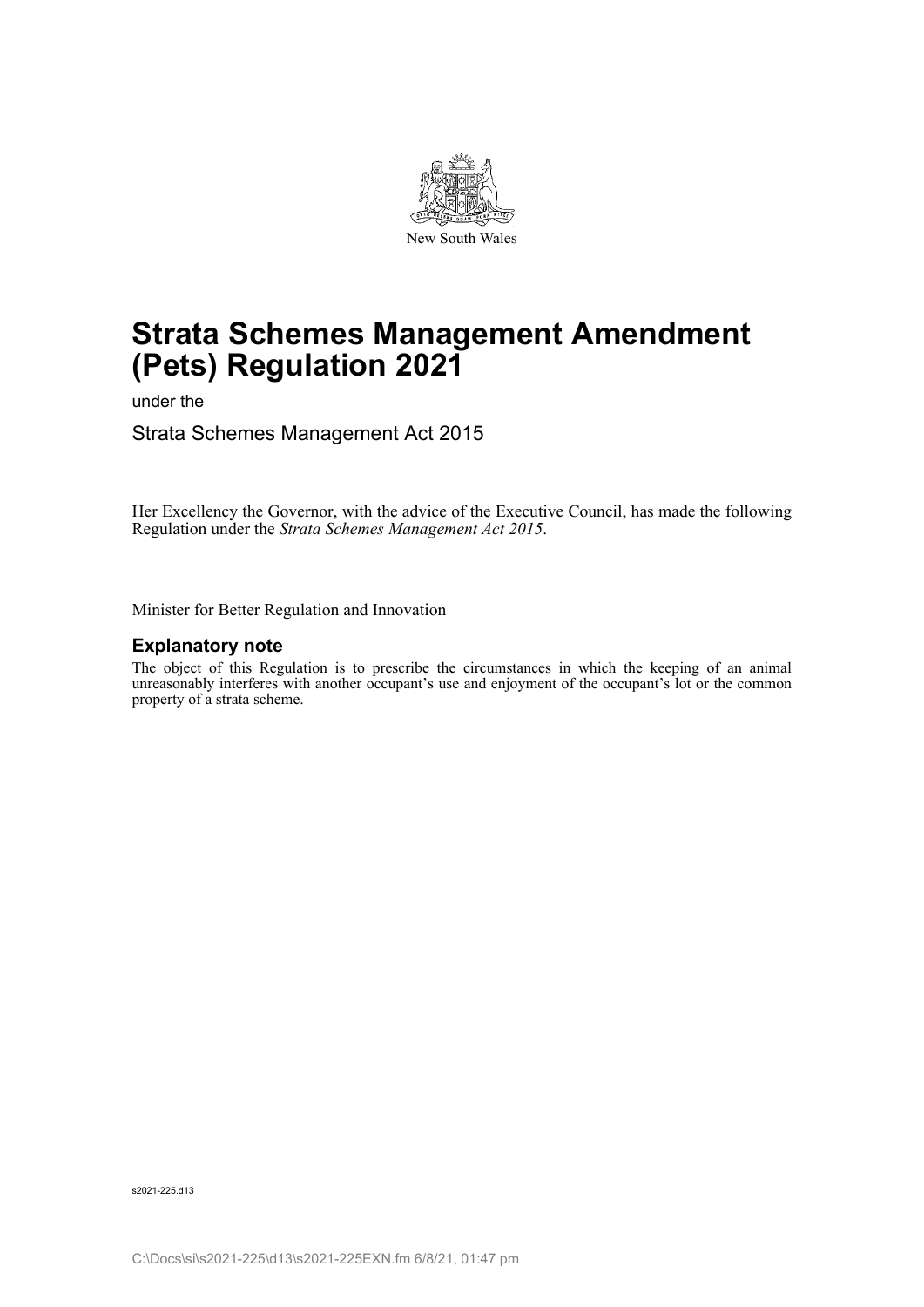## **Strata Schemes Management Amendment (Pets) Regulation 2021**

under the

Strata Schemes Management Act 2015

#### **1 Name of Regulation**

This Regulation is the *Strata Schemes Management Amendment (Pets) Regulation 2021*.

#### **2 Commencement**

This Regulation commences on the commencement of the *Strata Schemes Management Amendment (Sustainability Infrastructure) Act 2021*, Schedule 1[6] and is required to be published on the NSW legislation website.